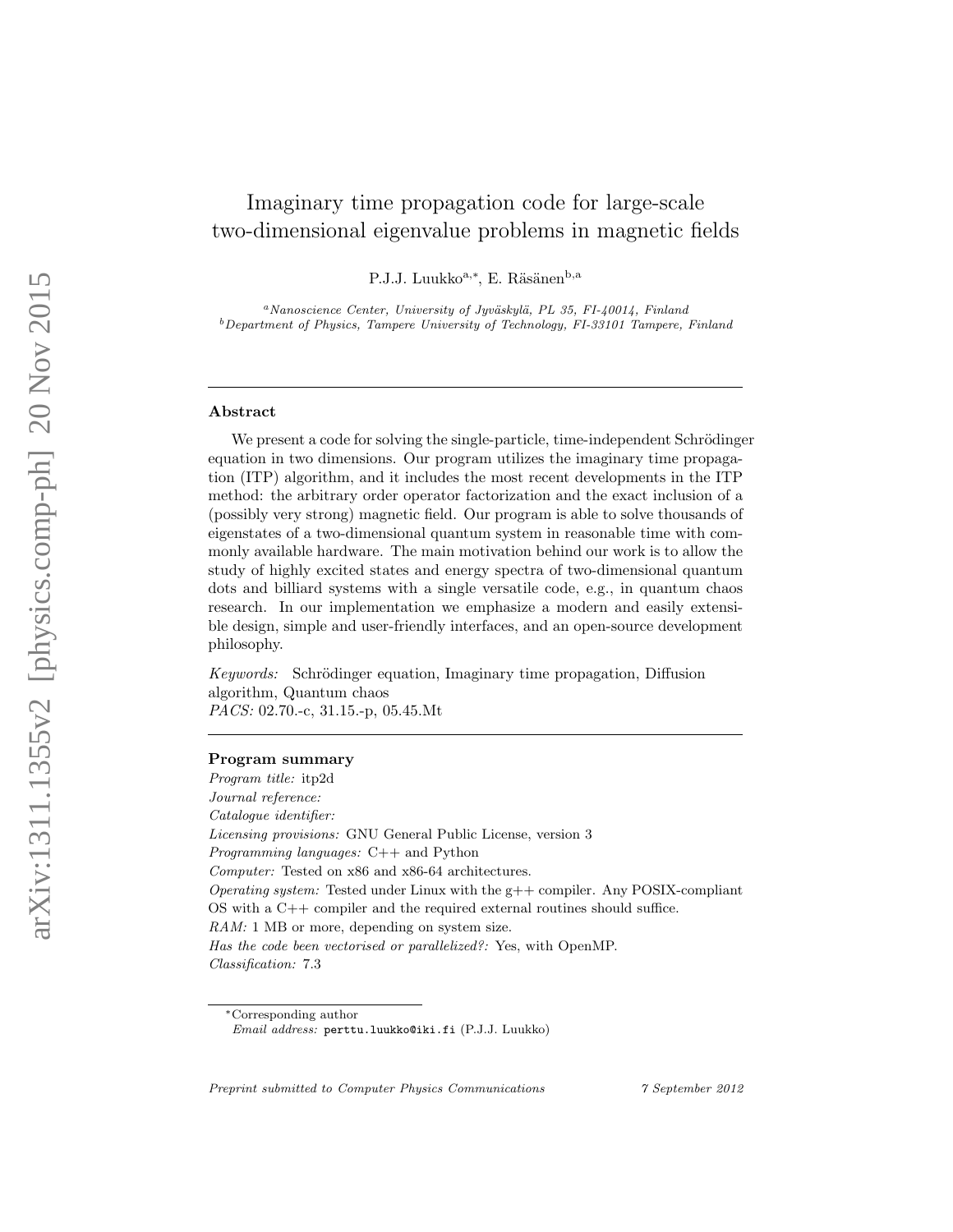External routines/libraries: FFTW3 [\(http://www.fftw.org\)](http://www.fftw.org), CBLAS [\(http://netlib.](http://netlib.org/blas) [org/blas\)](http://netlib.org/blas), LAPACK [\(http://www.netlib.org/lapack\)](http://www.netlib.org/lapack), HDF5 [\(http://www.hdfgroup.](http://www.hdfgroup.org/HDF5) [org/HDF5\)](http://www.hdfgroup.org/HDF5), OpenMP [\(http://openmp.org\)](http://openmp.org), TCLAP [\(http://tclap.sourceforge.net\)](http://tclap.sourceforge.net), Python [\(http://python.org\)](http://python.org), Google Test [\(http://code.google.com/p/googletest/\)](http://code.google.com/p/googletest/) Nature of problem: Numerical calculation of the lowest energy solutions (up to a few thousand, depending on available memory), of a single-particle, time-independent Schrödinger equation in two dimensions with or without a homogeneous magnetic field. Solution method: Imaginary time propagation (also known as the diffusion algorithm), with arbitrary even order factorization of the imaginary time evolution operator. Additional comments: Please see the README file distributed with the program

for more information. The source code of our program is also available at [https:](https://bitbucket.org/luukko/itp2d) [//bitbucket.org/luukko/itp2d.](https://bitbucket.org/luukko/itp2d)

Running time: Seconds to hours, depending on system size.

# 1. Introduction

In this paper we present itp2d: a modern implementation of the imaginary time propagation (ITP) scheme for solving the eigenstates of a two-dimensional, single-particle quantum system from the time-independent Schrödinger equation. Our implementation includes the most recent developments in imaginary time propagation, namely, the arbitrary order operator factorization by Chin [\[1\]](#page-15-0), and the exact method of including a homogeneous magnetic field developed by Aichinger et al. [\[2,](#page-15-1) [3\]](#page-15-2).

The computational methods used in our program have been implemented before [\[2,](#page-15-1) [4,](#page-15-3) [5\]](#page-15-4), but itp2d is the first to combine them all in a two-dimensional code. In addition, with itp2d we focus on a clear, object-oriented, and extensible implementation, without compromising efficiency. We have also emphasized on making the implementation suitable for solving a great number of eigenstates – up to thousands – in reasonable time. With this we intend to make itp2d a useful tool for studying the energy level spectra and highly excited wave functions of two-dimensional quantum systems, for example in the field of quantum chaos [\[6\]](#page-15-5). Since solving the single-particle equation is also a crucial part in the many-particle formalism of density-functional theory, itp2d can also be used as a fast eigensolver for realistic electronic structure calculations.

There are other algorithms designed for probing the highly excited states of quantum billiards, such as the various boundary methods (see, e.g. Refs. [\[7,](#page-16-0) [8\]](#page-16-1) and references therein), but we have chosen ITP for its versatility and its ability to handle strong magnetic fields. To our knowledge, ITP with its latest developments has not been thoroughly benchmarked against other general-purpose iterative eigensolvers. In one reported case [\[9\]](#page-16-2), ITP was found to have a much better scalability with respect to the grid size compared to the Lanczos method, but worse scalability with respect to the number of states. However, these conclusions were based on a single 3D system solved only up to 10 eigenstates with the older, 4th order operator factorization. In Sec. [4.3](#page-13-0) we present benchmark results which indicate that itp2d provides competitive numerical efficiency compared to publicly available, general-purpose eigensolvers.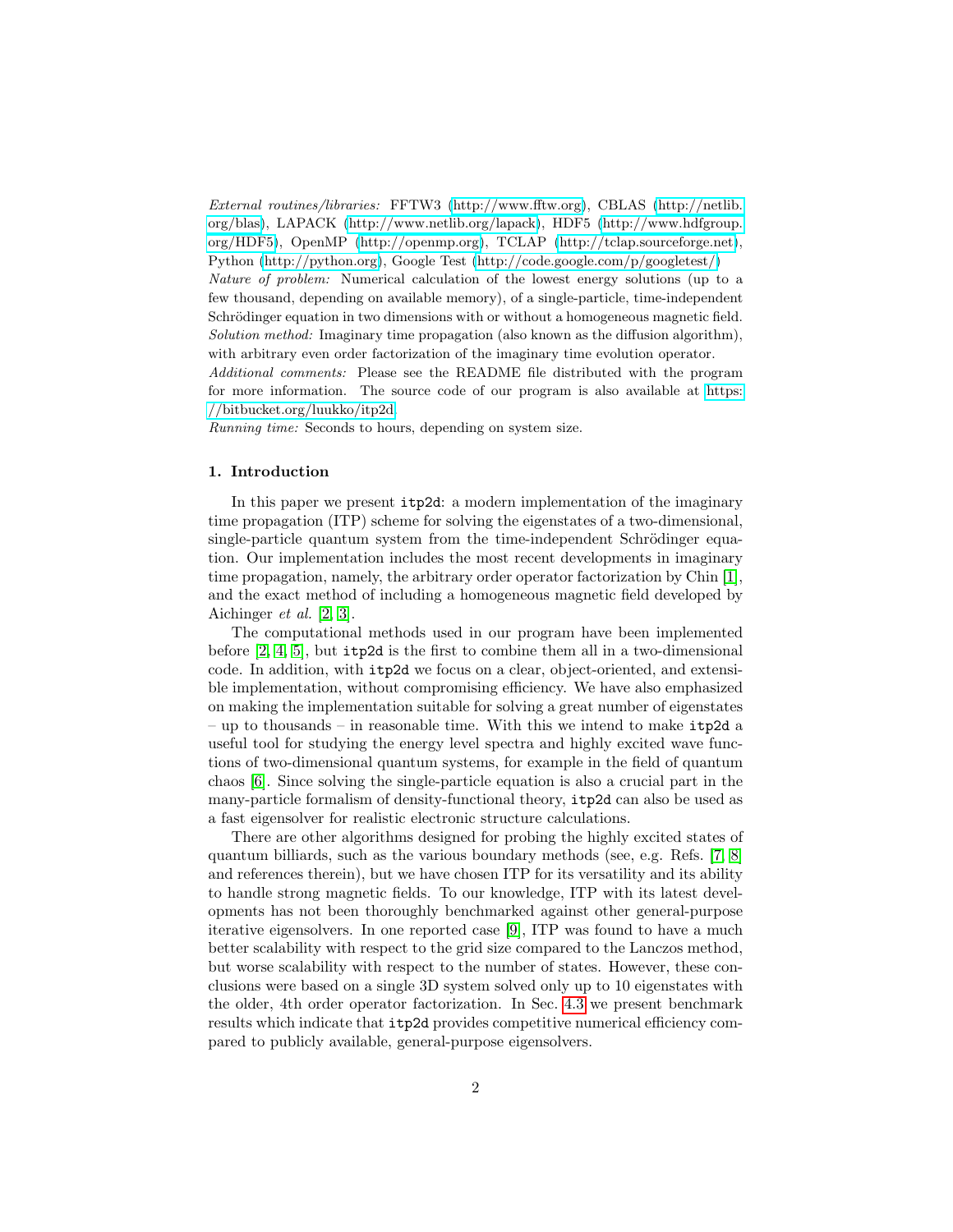ITP can and has been [\[4\]](#page-15-3) implemented in any number of dimensions. We have chosen to limit our implementation to two dimensions for simplicity, and because operating in two dimensions allows systems with thousands of eigenstates to fit into system RAM, minimizing slow I/O operations.

In order to give a reasonably self-contained presentation, we will first introduce the ITP scheme and the underlying algorithms used in our implementation. A reader who is already familiar with ITP can advance directly to Sec. [3,](#page-8-0) where we will describe the implementation in more detail.

All formulas in this paper are given in Hartree atomic units. The magnetismrelated units follow the SI-based convention, i.e., the atomic unit of magnetic field is  $\hbar/ea_0^2$ , where e is the unit charge and  $a_0$  is the Bohr radius.

# 2. Algorithms

# <span id="page-2-1"></span>2.1. Imaginary time propagation

Imaginary time propagation (also known as the *diffusion method*) is a general algorithm for solving eigenvalue problems such as the time-independent Schrödinger equation

$$
H\psi = E\psi,
$$

where  $H$  is the Hamiltonian of the system, and the solution of the eigenvalue problem is some set of energies  $\{E_i\}$  and the associated eigenstates  $\{\psi_i\}$ .

The ITP algorithm is based on the idea that the (initially unknown) eigenstates of H form a complete basis of the associated Hilbert space, and thus any arbitrary state  $\phi$  can be expanded in the eigenstates of H as

$$
\phi = \sum_j c_j \,\psi_j,
$$

where  ${c_i}$  is some set of coefficients. By choosing an operator  $\mathcal{T} = \exp(-\varepsilon H)$ , where  $\varepsilon > 0$ , we can "filter out" the lower energy states out of this expansion by repeatedly applying  $\mathcal T$  to our initial state  $\phi$ . After one iteration we get

<span id="page-2-0"></span>
$$
\mathcal{T}\phi = \sum_{j} c_j \mathcal{T}\psi_j = \sum_{j} (c_j \exp(-\varepsilon E_j) \psi_j, \tag{1}
$$

in other words, components in the expansion are damped with the damping coefficient approaching zero exponentially with increasing energy and increasing value for  $\varepsilon$ . By repeatedly applying the operator  $\mathcal T$  and subsequently normalizing the state, all higher energy components are removed from the expansion and only the ground state of the Hamiltonian remains. The operator  $\mathcal T$  has the same form as the time evolution operator of a quantum system in the Schrödinger picture,  $\exp(-\mathrm{i}tH)$ , only with an imaginary number inserted for time, giving the ITP algorithm its name. For this reason the value  $\varepsilon$  is also called the *imaginary* time step.

In order to get more states besides the ground state one chooses a set of arbitrary, linearly independent initial states and repeatedly applies  $\mathcal T$  on each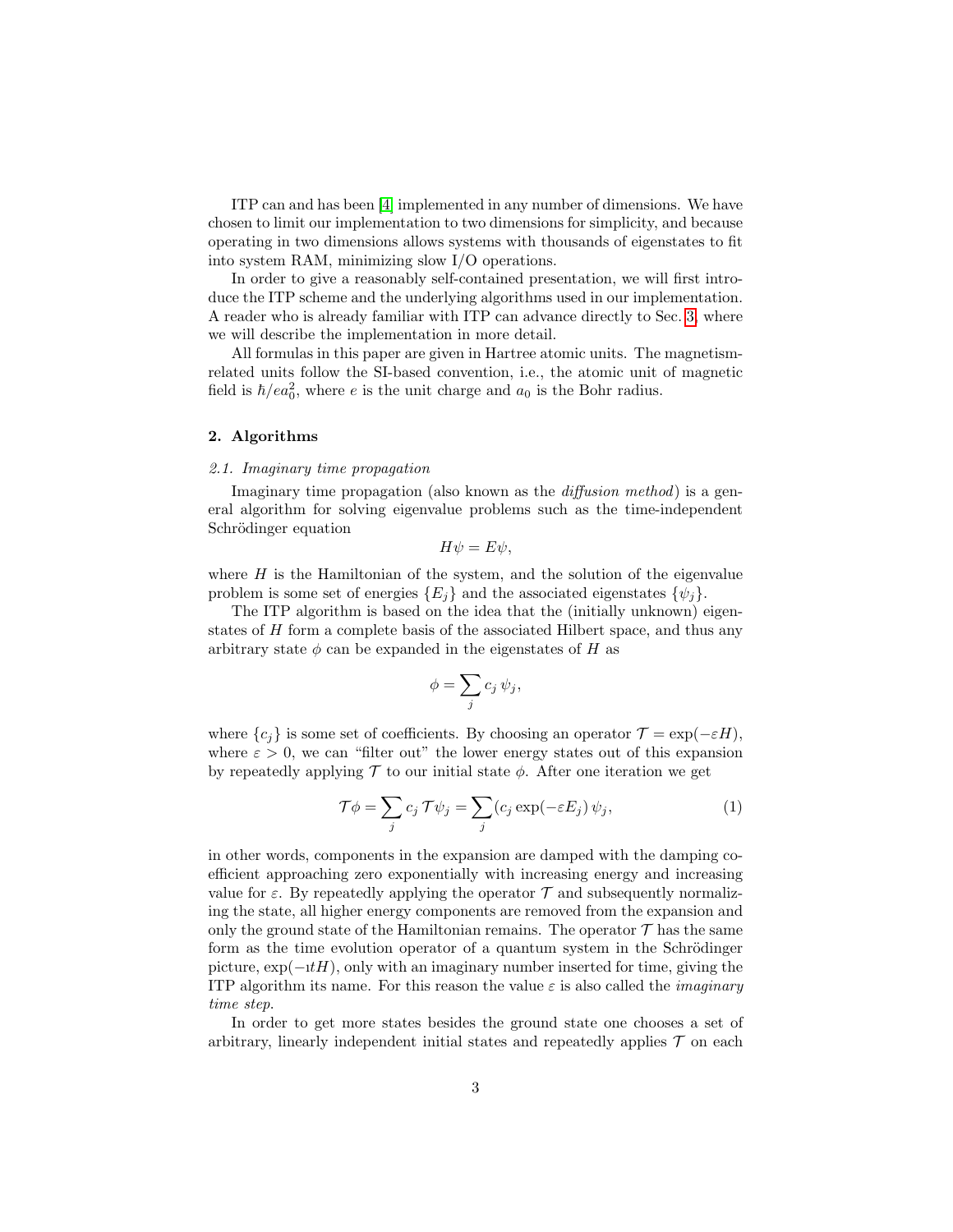state followed by orthonormalizing the set of states. By choosing a set of N initial states this procedure leads to the set of  $N$  lowest energy eigenstates of the Hamiltonian. The convergence speed of each state typically depends on its energy, with the ground state converging first and the highest energy states last. This also means that often it is advantageous to include some extra states in the computation – with more states each iteration takes longer, but since the absolutely highest states are not required to converge, the number of required iterations is reduced.

Since the method is based on removing unwanted components to project out the wanted ones, it is essential that the initial states really include all desired components in the first place, i.e., even though the initial states are otherwise arbitrary, all of them should not be orthogonal to any eigenstate. A simple way to make sure that this requirement is practically always fulfilled is to choose random noise as the initial states.

To apply the ITP method in computer simulations we need a method to compute  $\mathcal{T}\phi$  for an arbitrary state  $\phi$ , an efficient method to orthonormalize a set of states, and a method to check for convergence, i.e. to assess whether the current set of states is close enough to the true eigenstates of  $H$ . After these steps are implemented the iterative ITP scheme can be used as summarized in the following:

- 1. Start with a set of N arbitrary, linearly independent states  $\phi_n$ .
- <span id="page-3-0"></span>2. Apply the operator  $\mathcal{T} = \exp(-\varepsilon H)$  to each state.
- 3. Orthonormalize the set of states.
- 4. Check whether convergence has been achieved. If yes, terminate, if not, go back to step [2.](#page-3-0)

## <span id="page-3-2"></span>2.2. Orthonormalization

The orthonormalization of states can be executed with a standard Gram-Schmidt process, but in our implementation we have opted for the subspace orthonormalization algorithm [\[10\]](#page-16-3), which has been shown to be better suited for ITP in previous implementations [\[5\]](#page-15-4). In the Gram-Schmidt method one state is chosen to be a starting point of the iterative orthonormalization scheme, whereas the subspace orthonormalization method treats all states equally.

The subspace method for orthonormalizing a set  $\{\phi_i\}$  of N linearly independent states can be summarized as follows. First the overlap matrix M with  $M_{ij} = \langle \phi_i | \phi_j \rangle$  is computed. Then the Hermitian matrix M is diagonalized, which results in a unitary matrix  $U$  and a diagonal matrix  $D =$  $diag(m_1, m_2, \ldots, m_N)$  such that  $M = UDU^{\dagger}$ . Now the linear combinations

<span id="page-3-1"></span>
$$
\phi_i' = \frac{1}{\sqrt{m_i}} \sum_j U_{ji} \phi_j \tag{2}
$$

form an orthonormalized set, which can be confirmed easily by a direct calculation of the inner product  $\langle \phi'_i | \phi'_j \rangle$ . In total, the subspace orthonormalization algorithm for N states amounts computationally to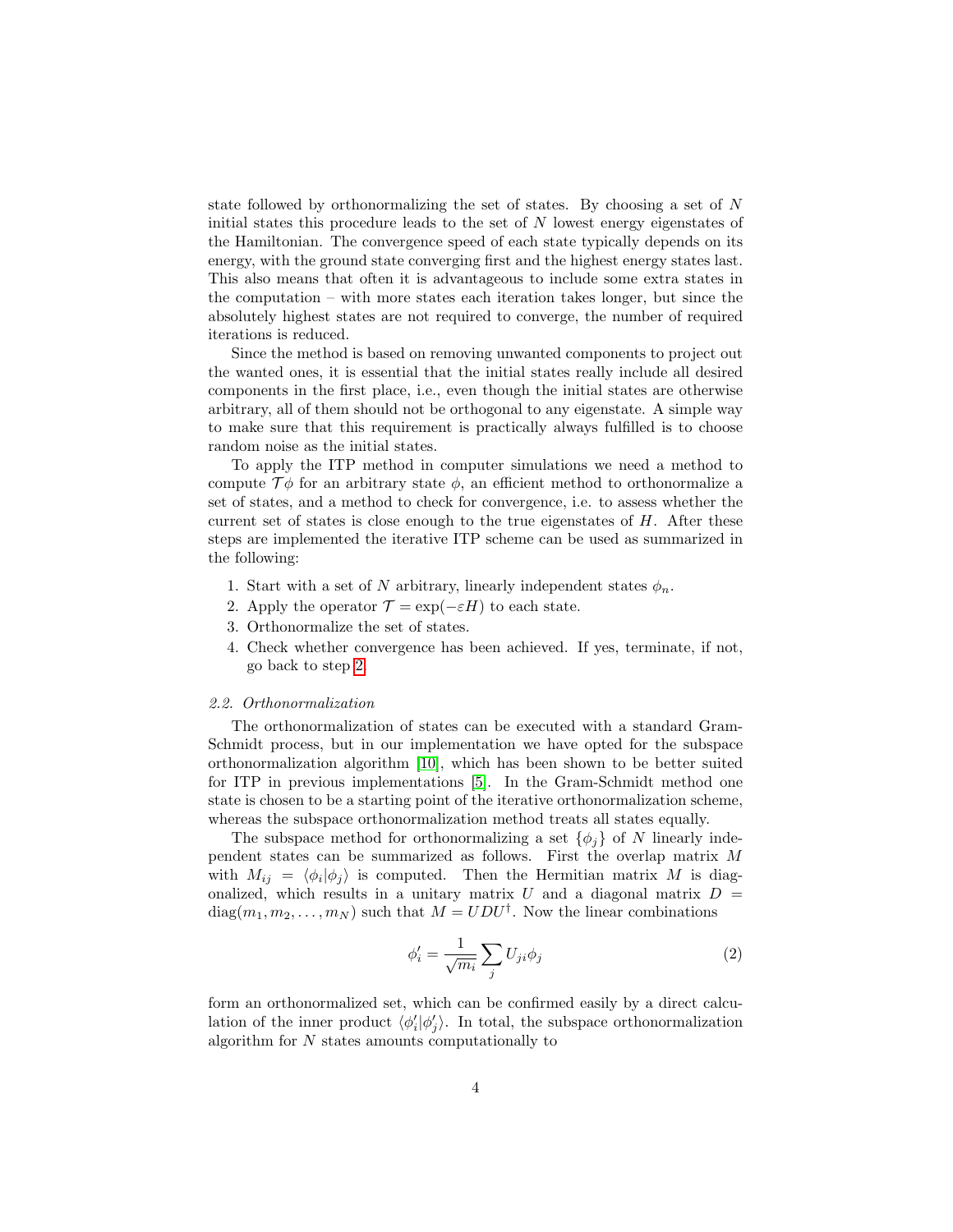- 1. Computing  $N(N+1)/2$  inner products to form the overlap matrix M
- 2. Diagonalizing a  $N \times N$  Hermitian matrix M
- 3. Forming the linear combinations  $(2)$  which, if the states are stored as N arrays of M numbers each, amounts to the computation of a matrix product between a  $N \times N$  unitary matrix and a  $N \times M$  matrix

All these steps can be implemented easily and efficiently with standard linear algebra routines. In addition, all these steps can be computed without allocating memory for a second set of states.

The subspace orthonormalization also provides a way to approximate the energy of each state based on the eigenvalues  ${m_n}$ , since with successive iterations  $m_n \to \exp(-2\varepsilon E_n)$ . However, in systems with a high number of states, the energy values  $E_n$  become very large, which causes the values for  $m_n$  get very close to zero. In turn, the accuracy of this approximation becomes quite poor.

Regardless of the algorithm used, a requirement for orthonormalization to work is of course that the states are linearly independent. This can be asserted for the initial states, but it can happen that the states lose linear independence during the propagation. If the states are propagated with a too large time step several states can, for example, get so close to the ground state that they are essentially linearly dependent. This poses limitations on how large time steps can be used.

#### 2.3. Factorization of the imaginary time evolution operator

For practical Hamiltonians the exponential  $\mathcal{T} = \exp(-\varepsilon H)$  can not be implemented directly in computations. The traditional approach to this problem is to approximately factorize the exponential into an easier form. For a Hamiltonian of the form  $H = T + V$ , the most simple approximation is the second-order factorization

<span id="page-4-0"></span>
$$
\mathcal{T} = \exp(-\frac{1}{2}\varepsilon V) \exp(-\varepsilon T) \exp(-\frac{1}{2}\varepsilon V) + \mathcal{O}(\varepsilon^3).
$$
 (3)

If T represents the kinetic energy operator,  $T \propto \nabla^2$ , and V is a local potential operator, both remaining exponentials  $\exp(-\frac{1}{2}\varepsilon V)$  and  $\exp(-\varepsilon T)$  can be implemented easily: the exponential of  $V$  is still a local potential, so in the coordinate basis it is diagonal, and likewise the exponential of T is diagonal in the wave vector basis. This means that for wave functions in the coordinate basis an exponential of  $V$  is simply a pointwise multiplication, and an exponential of  $T$ is a combination of a Fourier transform and a pointwise multiplication.

As pointed out, the factorization in Eq. [\(3\)](#page-4-0) is only approximate for general Hamiltonians. When using an approximate evolution operator  $\mathcal{T}'$ , we essentially replace the original Hamiltonian  $H$  with an approximation  $H'$  such that  $\mathcal{T}' = \exp(-\varepsilon H')$ , and the eigenstates we get with the ITP method are actually the eigenstates of  $H'$ . The better the approximation for  $\mathcal{T}$ , the more accurately the eigenenergies and eigenstates of  $H'$  match the true result we would get for H. Since some kind of approximation for  $\mathcal T$  is required we need to find a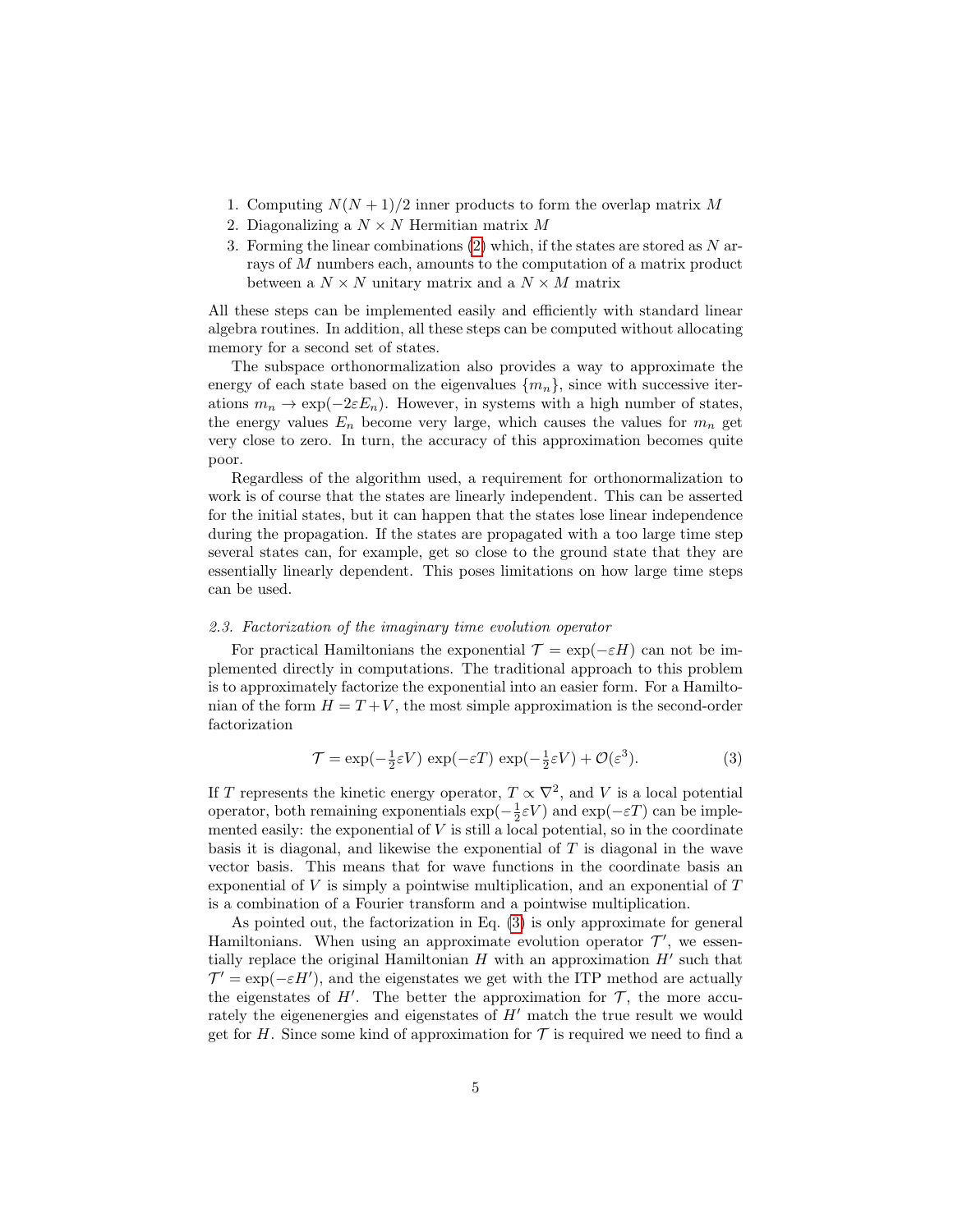balance between two opposing effects when choosing a value for the imaginary time step  $\varepsilon$ : a larger value for  $\varepsilon$  causes the ITP scheme to converge *faster* (as seen directly from the "damping factor" in Eq. [\(1\)](#page-2-0)), but the  $\varepsilon$ -dependent approximation causes the scheme to converge further away from the true solution.

In order to improve the ITP method several improved, higher order approximations for  $\mathcal T$  have developed beyond the second-order factorization of equation [\(3\)](#page-4-0). The most recent improvement is the factorization by Chin [\[1\]](#page-15-0), that constructs an *arbitrarily high order* approximation for  $\mathcal T$  from the second-order factorization:

<span id="page-5-0"></span>
$$
\mathcal{T} = \sum_{k=1}^{n} c_k \, \mathcal{T}_2^k(\varepsilon/k) + \mathcal{O}(\varepsilon^{2n+1}),\tag{4}
$$

where  $\mathcal{T}_2(\varepsilon)$  is the second-order approximation from Eq. [\(3\)](#page-4-0), and the coefficients  ${c_i}$  are given by

$$
c_i = \prod_{\substack{j=1 \ j \neq i}}^n \frac{i^2}{i^2 - j^2}.
$$

Using a higher-order approximation for T allows for higher values of  $\varepsilon$ , which improves the convergence rate of the ITP scheme. This is highly advantageous, since even though more complicated approximations for  $\mathcal T$  make the propagation step more computationally intensive, fewer iterations are needed due to the faster convergence rate. As the number of states N is increased, the computational cost of the propagation step in the ITP scheme scales as  $\propto N$  (each state is simply propagated independently of the others), but the orthonormalization step usually scales as  $\propto N^2$  or worse. This means that regardless of how complicated the propagation operator  $\mathcal T$  is, the orthonormalization step starts to quickly dominate the computation completely, and thus for solving a high number of states it is critical to keep the total number of iterations at a minimum by using a high-order approximation for  $\mathcal T$ . However, since higher-order factorizations involve an increasing number of arithmetic operations, finite precision arithmetic poses limits on how high order expansions of type [\(4\)](#page-5-0) are reasonable. As reported in the case of a separate implementation of ITP  $[4]$ , we confirm that order 12 is usually the limit for double-precision arithmetic.

# <span id="page-5-1"></span>2.4. Including a homogeneous magnetic field

In the presence of a magnetic field  $\boldsymbol{B}$  characterized by a vector potential  $\boldsymbol{A}$ , the canonical momentum operator of an electron is, in SI-based Hartree atomic units,

$$
\Pi=-\mathrm{i}\nabla+\boldsymbol{A},
$$

and the kinetic energy operator is  $T = \frac{1}{2}\Pi^2$ . This operator is no longer diagonal in wave vector space, so applying the operator  $\exp(-\varepsilon T)$  is no longer trivial. However, as noted by Aichinger *et al.* [\[2\]](#page-15-1), when the magnetic field is homogeneous and parallel to the z-axis, the required exponential term can be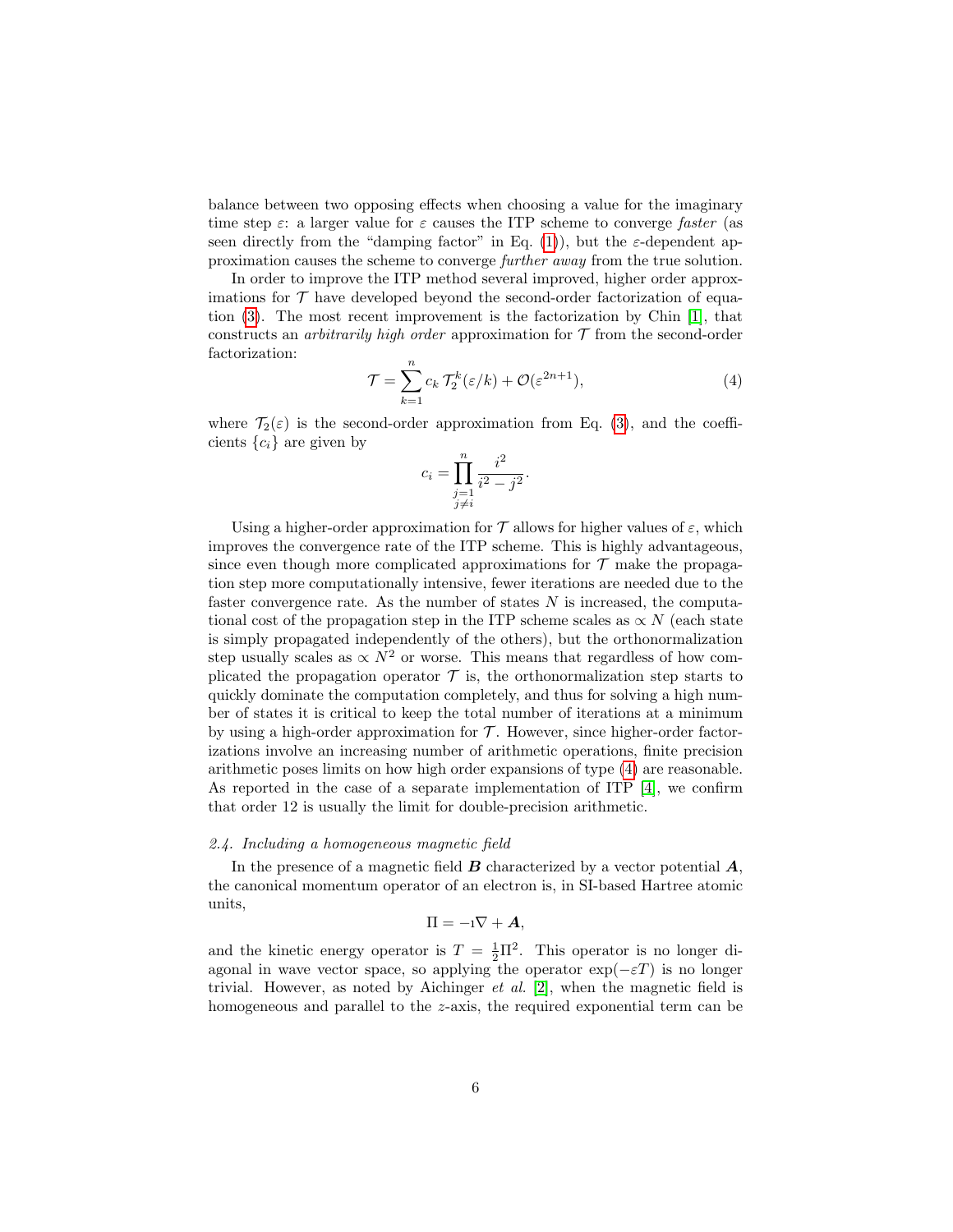factorized exactly:

$$
\exp(-\varepsilon T) = \exp(-\frac{\varepsilon}{2}(\Pi_x^2 + \Pi_y^2 + \Pi_z^2))
$$
  
= 
$$
\exp(-\frac{\varepsilon}{2}f_x(\xi)\Pi_x^2) \exp(-\frac{\varepsilon}{2}f_y(\xi)\Pi_y^2) \exp(-\frac{\varepsilon}{2}f_x(\xi)\Pi_x^2) \exp(-\frac{\varepsilon}{2}\Pi_z^2),
$$
 (5)

where  $\Pi_x$ ,  $\Pi_y$  and  $\Pi_z$  are the x-, y- and z-components of  $\Pi$ , respectively, and the coefficients  $f_x$  and  $f_y$  are

<span id="page-6-0"></span>
$$
f_x(\xi) = \frac{\cosh(\xi) - 1}{\xi \sinh(\xi)} \quad \text{and} \quad f_y(\xi) = \frac{\sinh(\xi)}{\xi},\tag{6}
$$

given as a function of  $\xi = \epsilon B$ .

The next step is choosing the gauge of the vector potential in a way that each of term in factorization [\(5\)](#page-6-0) can be implemented efficiently. The linear gauge  $\mathbf{A} = (-By, 0, 0)$ , where B is the magnetic field strength, is a good choice, because then the components of  $\Pi$  are simply  $\Pi_x = k_x - By$ ,  $\Pi_y = k_y$ ,  $\Pi_z = k_z$ , in terms of the wave vector  $\mathbf{k} = (k_x, k_y, k_z)$ . This means that the factorized  $\exp(-\varepsilon T)$  can be applied to a wave function by first Fourier transforming from the  $(x, y, z)$  basis to  $(k_x, y, k_z)$ , where both  $\exp(-\frac{\epsilon}{2}\Pi_z^2)$  and  $\exp(-\frac{\varepsilon}{2}f_x(\xi)\Pi_x^2)$  are diagonal and easily applied. Then we can Fourier transform the remaining y-coordinate in order to get to the basis  $(k_x, k_y, k_z)$  where  $\exp(-\frac{\varepsilon}{2}f_y(\xi)\Pi_y^2)$  is diagonal. Finally we transform back to  $(k_x, y, k_z)$  in order to apply  $\exp(-\frac{\varepsilon}{2}f_x(\xi)\Pi_x^2)$  again. All steps require only Fourier transforms and pointwise multiplications, and moreover, the number of required Fourier transforms is not increased from the case of zero magnetic field.

This method of exact factorization of the kinetic energy part allows for a (possibly very strong) homogeneous external magnetic field to be included in ITP simulations without any additional approximations. Another attractive feature of this method is that it can be made gauge-invariant regardless of the discretization [\[3\]](#page-15-2), removing gauge-origin problems that often affect computations with magnetic fields.

#### <span id="page-6-1"></span>2.5. Treating Dirichlet boundary conditions

Throughout the previous discussion, the use of Fourier transforms to go from the position to the wave-vector basis has implied the use of periodic boundary conditions. Switching to Dirichlet boundary conditions would allow the study of billiard systems, which are common model systems in quantum chaos research [\[6\]](#page-15-5).

A simple way to enforce Dirichlet boundary conditions for a rectangular calculation box is to replace the Fourier transforms with sine transforms, or in other words, to expand the wave functions in eigenstates of a particle in a rectangular box instead of plane waves. However, there are two complications in this simple approach. First of all, the use of the sine transform still implies periodicity across the boundary. The wave functions will be periodic because of the Dirichlet boundary conditions, but the wave functions can have a discontinuous derivative at the boundary. Because of this possible discontinuity of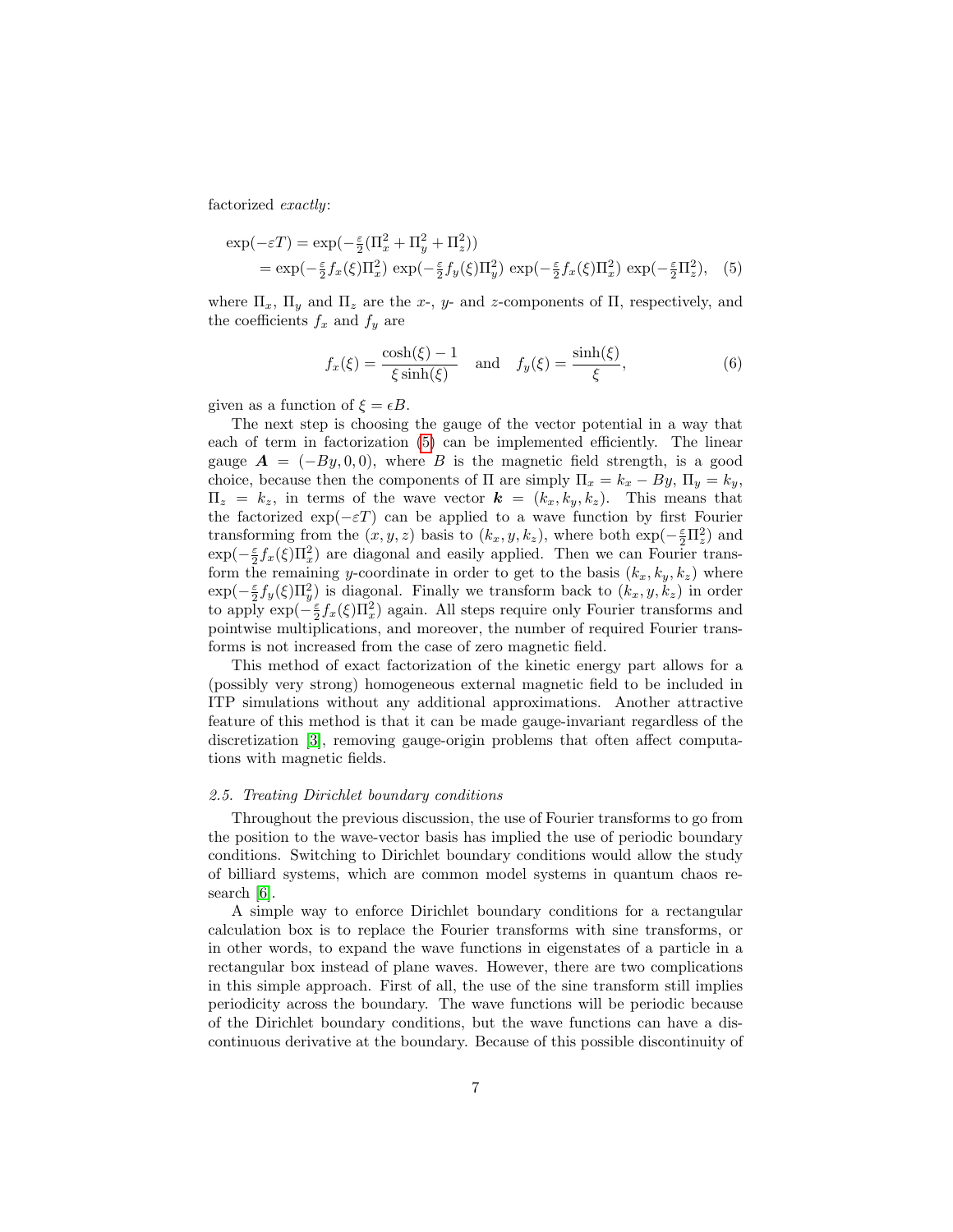the derivative, the expansions in sine waves can have spurious, high-frequency "ringing" artifacts. These artifacts will be dampened by the ITP iterations, but they will worsen convergence.

Secondly, with an external magnetic field the sine waves are no longer as good a basis. For example, applying the Hamiltonian to a combination of sine functions results in a combination of sine and cosine functions, since with a magnetic field the Hamiltonian also includes first derivatives. Previously, operators such as the kinetic energy and the exponential of kinetic energy turned out to be simple: Fourier transform to the wave-vector space, a multiplication, and a transform back. With a magnetic field and Dirichlet boundary conditions they become a sine transform, two multiplications, and two inverse transforms, because the sine and cosine parts need to be handled separately. The correct basis to use would be the eigenfunctions of a particle in a rectangular box with a magnetic field, but to this problem no simple solution is known – computing these eigenfunctions was a major goal for itp2d, and the reason Dirichlet boundary conditions were implemented in the code.

It should be pointed out, however, that these problems do not prevent combining Dirichlet boundary conditions with an external magnetic field, they only cause slower converge. Our implementation can, for example, solve the first few thousand eigenstates of the particle in a box with a magnetic field. Improving the combination of Dirichlet boundary conditions and a magnetic field will be a major goal for future development of the code.

# <span id="page-7-0"></span>2.6. Convergence checking

As discussed previously, the ITP scheme with a fixed imaginary time step  $\varepsilon$ converges faster with larger  $\varepsilon$ , but to a more inaccurate solution. For this reason the ITP scheme is traditionally coupled with time step adjustment, i.e., the states are first converged with a larger time step and the time step is subsequently decreased, iterating this converge-decrease cycle until some final criteria of convergence is fulfilled. There are therefore two "levels" of convergence involved: convergence with respect to the current value of  $\varepsilon$ , and final convergence.

A natural measure of final convergence for a state  $\psi$  is the standard deviation of energy

$$
\sigma_H(\psi) = \sqrt{\langle \psi | H^2 | \psi \rangle - \langle \psi | H | \psi \rangle^2},
$$

where  $H$  is the system Hamiltonian. This quantity also gives an error estimate for the computed eigenenergies. Convergence with respect to the time step can be considered by looking at the *change* of  $\sigma_H$  between successive iterations – when the standard deviation no longer decreases by a significant amount between iterations, the state can be considered converged with the current time step.

Simpler measures of convergence can be implemented by looking directly at the values of energy obtained at each iteration and considering the state converged when either the relative or absolute change in energy between successive iterations gets small enough. Another simple way of defining final convergence is the point when decreasing the time step seems to be of no use, i.e., the point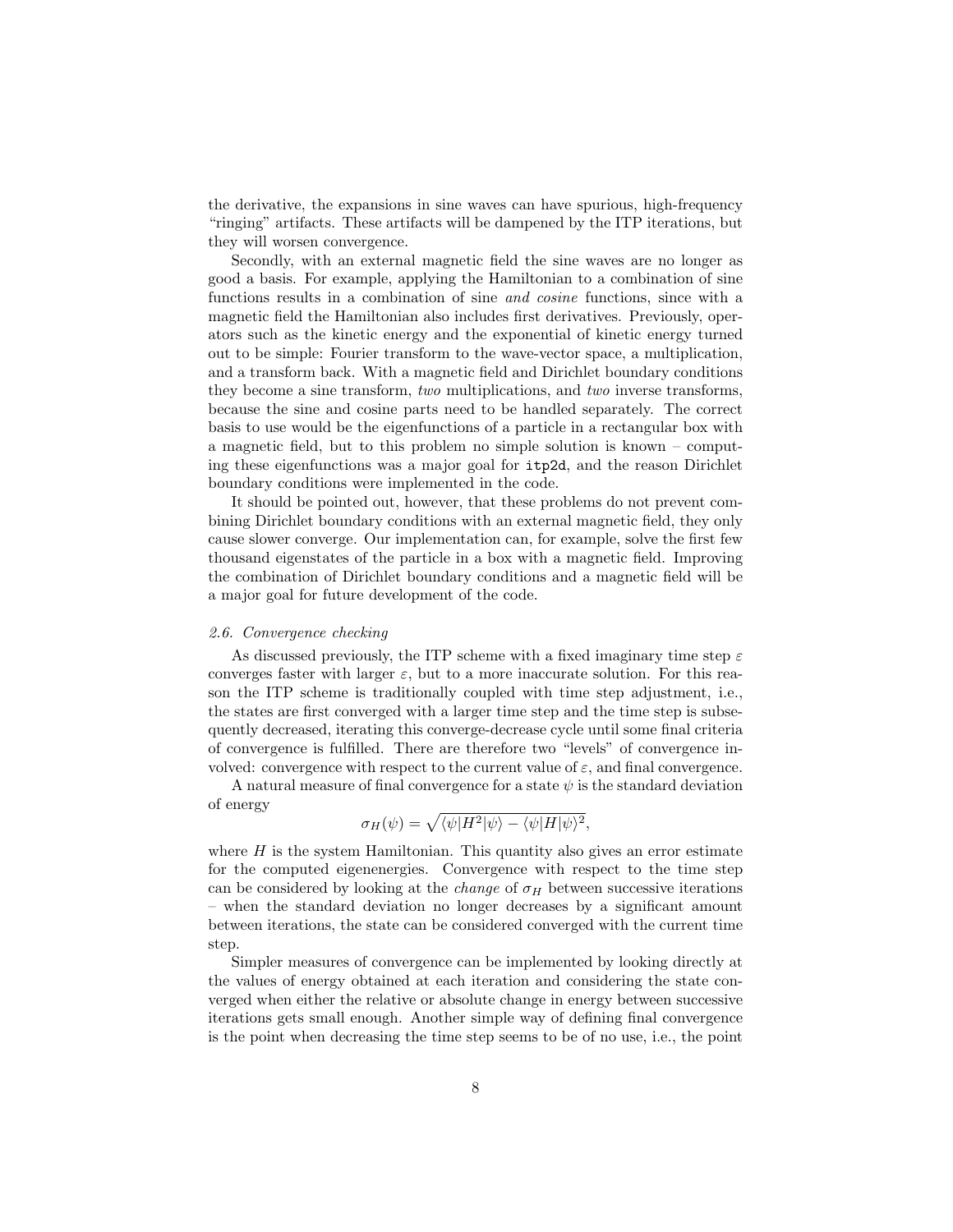when after decreasing the time step, the state converges with respect to the decreased time step with only one iteration.

Due to the fact that the convergence checks represent in any case an insignificant share of the total computational resources, it is usually best to use the standard deviation as a measure of convergence. The simpler methods come to play only when something prevents the use of the standard deviation. This occurs, for example, when using an external magnetic field combined with the method of enforcing Dirichlet boundary conditions discussed in Sec. [2.5,](#page-6-1) since the ringing artifacts near the edges make the computation of  $\langle \psi | H^2 | \psi \rangle$  inaccurate.

## <span id="page-8-0"></span>3. Implementation

## 3.1. Program structure overview

Our implementation of ITP for two-dimensional systems, itp2d, is based on a high-level, object-oriented design, with calls to optimized external routines for time-consuming low-level operations. This makes the program easier to maintain and extend without compromising computational efficiency. All computations are done in SI-based Hartree atomic units and for simplicity, Hartree atomic units are also used for all input and output (except timing data, which is given in seconds).

The complete ITP simulation implementation is encapsulated in a single high-level C++ class, making our program easily included in separate programs needing a fast Schrödinger equation solver, e.g., for solving the Kohn-Sham equations for density-functional theory calculations. This high-level  $C++$  interface is supplemented with a simple (but complete) command line interface, that provides an easy way to run simulations with different parameters without recompiling. The command line interface is implemented using the Templatized C++ Command Line Parser Library (TCLAP).

The program is distributed with a separate documentation file that covers the use of itp2d from a more practical point of view. The command line interface also includes inline documentation, accessible with the command line argument --help.

For compiling itp2d a simple GNU Makefile is provided. The Makefile is designed for the free and portable g++ compiler from the GNU Compiler Collection. The actual program code in  $itp2d$  should be standards compliant  $C++$ , so other standards compliant compilers can also be used, but this requires modifications to the Makefile. In a similar way, itp2d is only tested on computers running Linux, but the program should work in other systems with minimal effort, provided a C++ compiler and the required external routines are available.

# 3.2. Implementation of the ITP scheme

The wave functions operated on by ITP are implemented as two-dimensional arrays of double precision complex numbers on a rectangular grid with uniform spacing. This low-level memory layout is supplemented with a high-level class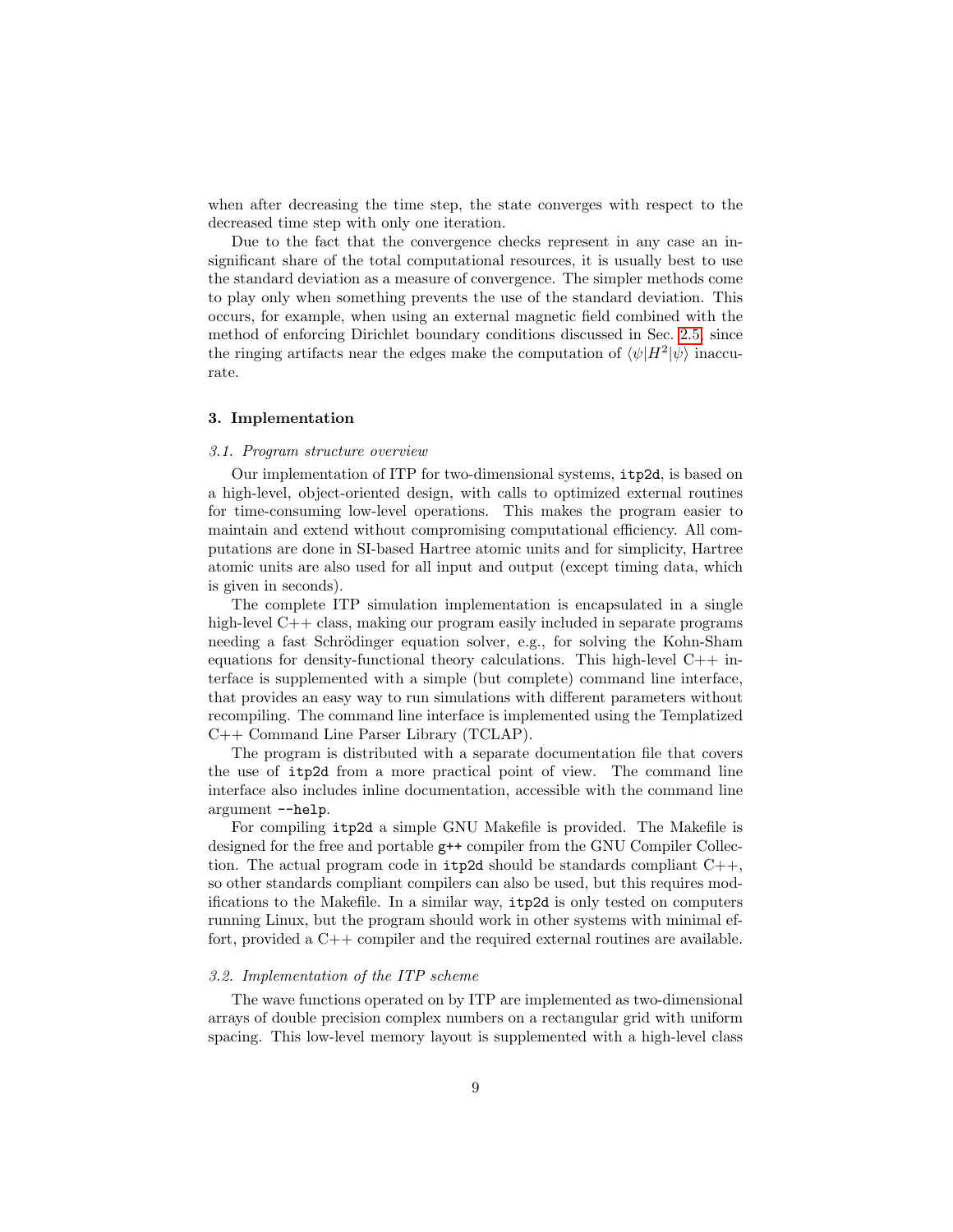interface providing the necessary arithmetic operations. Similar class interfaces are provided for arrays of wave functions for easily handling several wave functions as a whole. Operators acting on wave functions are similarly defined in an object-oriented fashion, with support for defining sums and products of operators with simple arithmetic operations.

The potential part of the Hamiltonian operator is implemented with direct pointwise multiplication of the wave function with precomputed values. A few common potential types are provided, and implementing new ones is as easy as providing a C++ routine which gives the values of the potential as a function of position. There is also rudimentary support for adding arbitrary types of random noise to the potentials.

In the case of periodic boundary conditions with no magnetic field the kinetic energy part of the Hamiltonian is implemented by simply expanding the wave function in plane waves via a discrete Fourier transform, multiplying with  $k^2/2$ , where  $k$  is the wave vector, and returning to the position basis via an inverse discrete Fourier transform. External magnetic field only shifts the eigenvalues of the momentum operator with the vector potential  $A$ , so in the case of nonzero magnetic fields, the states simply need to be multiplied with  $(k + A)^2/2$ . As discussed in Sec. [2.4,](#page-5-1) the magnetic field is assumed to be homogeneous and parallel to the calculation plane, and for numerical efficiency all wave functions and operators are expressed in the linear gauge  $\mathbf{A} = (-By, 0, 0)$ . For Dirichlet boundary conditions, states are expanded in eigenstates of the particle in a box (via a discrete sine transform). The kinetic energy operator with no magnetic field is again a simple multiplication in the sine function basis, but as discussed in Sec. [2.5,](#page-6-1) the case of nonzero magnetic field is more complicated. In this case the operator is split into two parts,  $(-i\nabla + A)^2/2 = (-\nabla^2 + A^2)/2 - iA \cdot \nabla$ , so that the first part is a simple multiplication in the sine function basis, and the second one turns the sine functions into cosines multiplied by a suitable factor, i.e., it is a sine transform followed by a multiplication and an inverse cosine transform.

The exponentiated operators  $\exp(-\varepsilon V)$  and  $\exp(-\varepsilon T)$  required for imaginary time propagation are implemented using Fourier or sine transforms in a similar way as the original potential and kinetic energy operators. The exponentiated potential operator is still a pointwise multiplication in the position basis, and as discussed in Sec. [2.4](#page-5-1) the exponentiated kinetic energy operator can be factorized into parts that can be implemented with discrete Fourier transforms and pointwise multiplications. In both cases the multiplication arrays are precomputed and only recalculated when the time step  $\varepsilon$  is changed. The full imaginary time propagation operator is then built from the two operators by operator arithmetic as specified by the Chin factorization [\[1\]](#page-15-0) given in Eq. [\(4\)](#page-5-0), up to the order specified by the user. The resulting chain of operator sums and products is simplified when possible by absorbing constant prefactors into the operators themselves and combining adjacent multiplications.

The orthonormalization of wave functions is implemented using the subspace orthonormalization method described in Sec. [2.2.](#page-3-2) The inner products and the diagonalization of the overlap matrix are simply delegated to external linear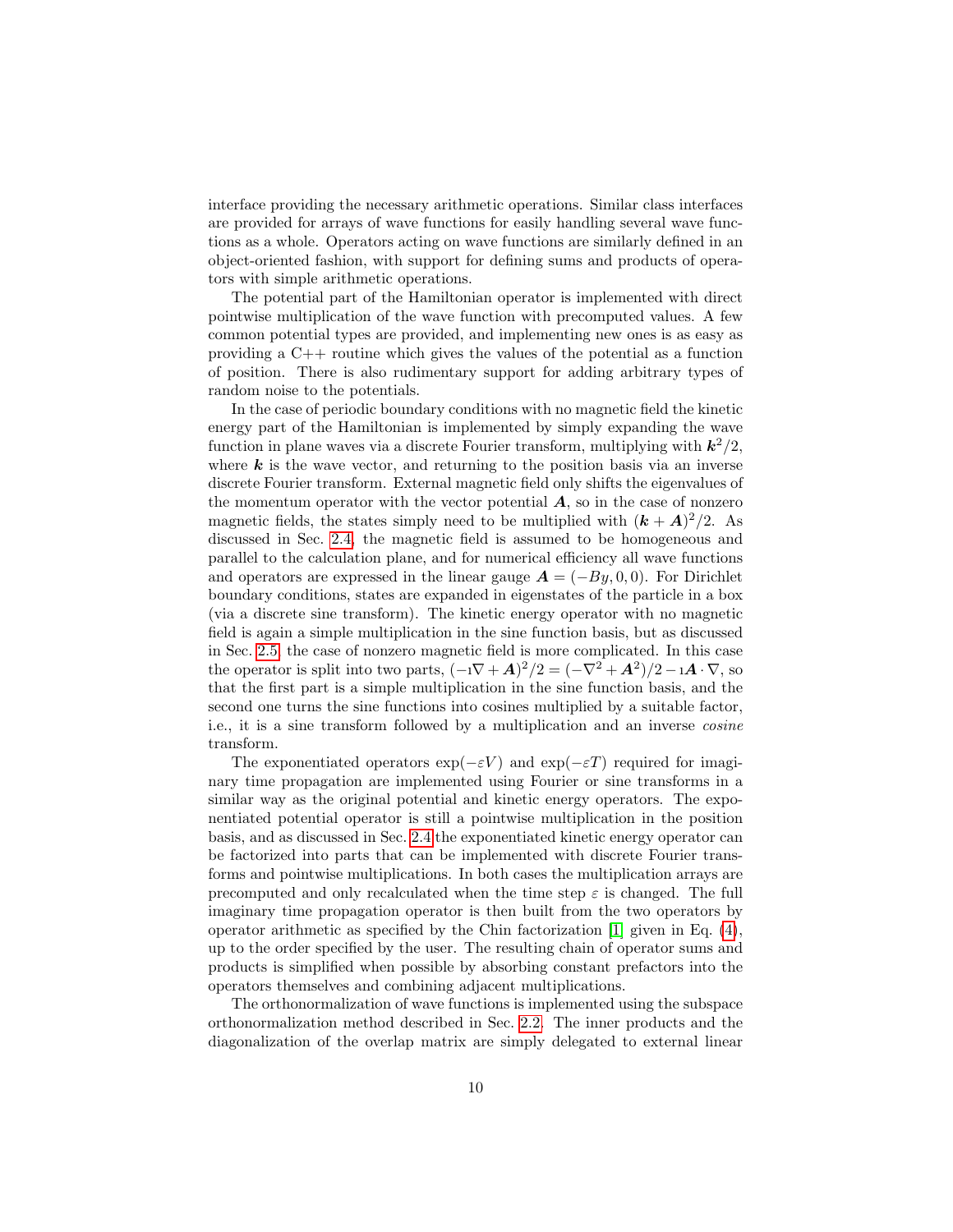algebra routines. For the linear combination two alternative algorithms are provided: the default one in which the large matrix product [\(2\)](#page-3-1) is split into matrix-vector products in order to use as little extra memory as possible, and one where the product is calculated directly, requiring an extra copy of the wave functions. The latter algorithm may be faster in some cases since it makes maximal use of optimized external routines, but this is offset by the roughly double memory requirement which makes a huge difference for large systems.

The ITP cycle is started with random noise as the initial wave functions. This helps to ensure that no eigenstate of the Hamiltonian is missing from the expansions of the initial states due to accidental orthogonality, as discussed in Sec. [2.1.](#page-2-1) The desired number of states to be converged is provided by the user, as is the total number of states to be included in the computation. If the latter is missing, the program adds 25% to the number required to converge. This default value was empirically determined to provide a good convergence speed. The initial imaginary time step  $\varepsilon$  is also provided by the user, and after all the required states have converged with respect to the time step size, it is decreased by dividing by a user-provided constant. It is also possible to fine-tune the convergence by explicitly listing all time step values that are to be used. Each time convergence with respect to the time step is found, states are also tested against the criteria of final convergence, and if it is fulfilled by all the required states the computation ends. The criteria for convergence are also provided by the user. By default the program uses the standard deviation with respect to the Hamiltonian, but other criteria listed in Sec. [2.6](#page-7-0) have also been implemented.

# 3.3. Data file output

In addition to the textual output given by the command-line interface, itp2d saves its results and parameters as portable HDF5 data files. All data coming from a single simulation run are saved in a single data file. The user can specify whether, in addition to the parameters given to the simulation, only final energies (along with their error estimates) are saved, or also the final wave functions, or even intermediate wave functions after each iteration. Using a common (as opposed to application-specific) data file format has several advantages. First of all, the data can be imported easily to common data analysis software, and accessing the data is easy: the HDF5 format presents the data as a directory of data sets, with descriptive names for each set. With HDF5 even complicated, multidimensional data can be saved without trouble and without complicating later data access.

# 3.4. Parallelization

Many parts of the ITP computation are suitable for shared-memory parallelization. The most trivial case is the actual propagation step, where each state is operated on by the imaginary time propagation operator independent of each other. In a similar way, the task calculating the energy and standard deviation of energy for each state is trivially split to several, independent processing threads. The orthonormalization step is not as easily parallelized, but most of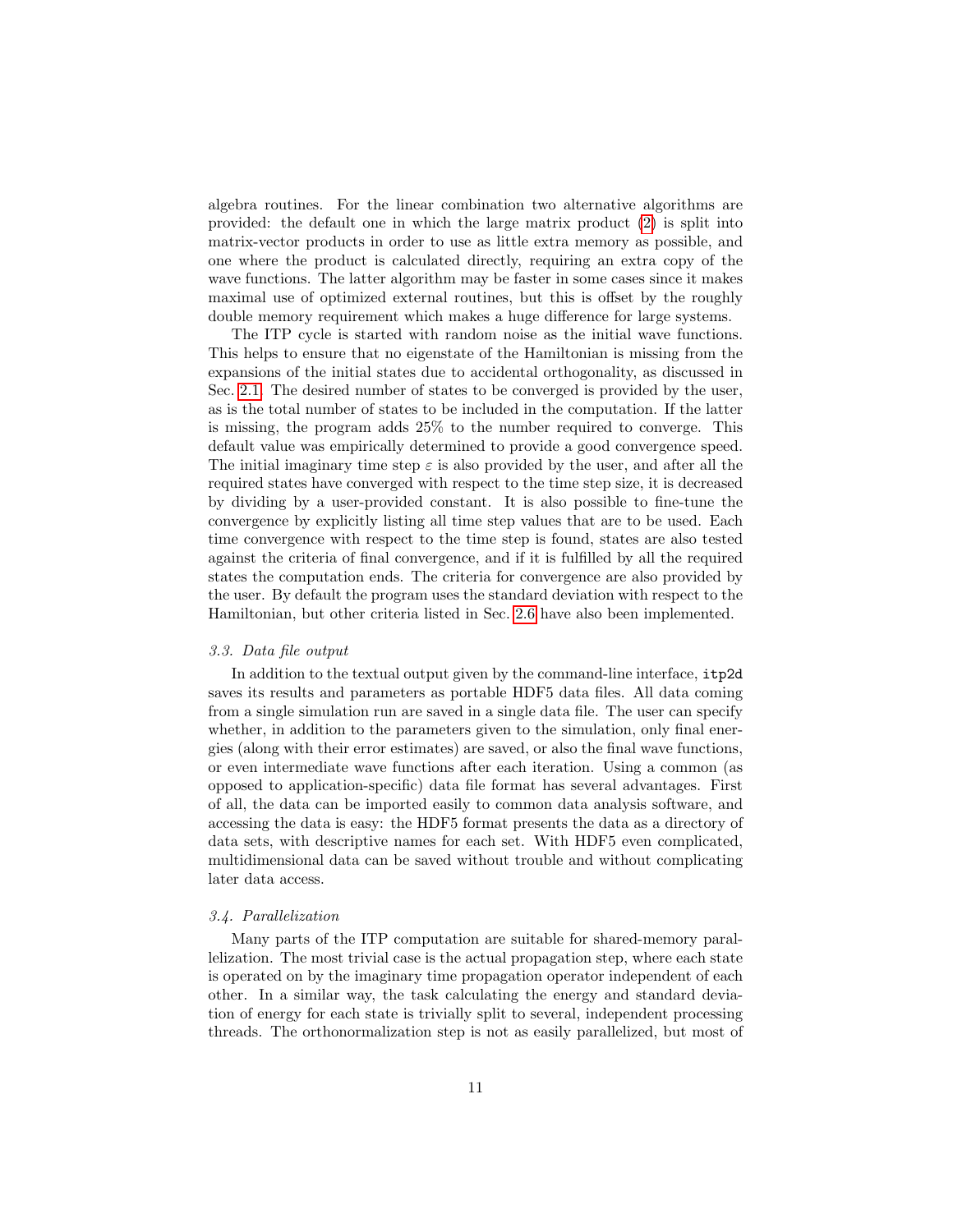the work can be distributed by calculating the inner products for the overlap matrix in parallel, and splitting the matrix product of Eq. [\(2\)](#page-3-1) into matrix-vector products which are executed in parallel.

In all above cases our implementation uses high-level OpenMP instructions for parallelization, making the parallelized code simple and readable. It should be noted that due to the large amount of data that needs to be passed to the execution threads, especially for parallelizing the orthonormalization step, ITP works best with shared-memory parallelization, i.e., several execution cores accessing the same physical memory. When using the program in large cluster computers special care should be taken to ensure that there is no unnecessary memory access across slow network links.

# 3.5. External routines

To avoid needless reimplementation, most low-level numerical operations used in itp2d are delegated to external routines. This also allows the user to use routines heavily optimized to the current hardware. All linear algebra routines are accessed via standard LAPACK and CBLAS interfaces. Our program has been tested with the portable ATLAS implementation, the MKL library from Intel, and the ACML library from AMD. Discrete Fourier, sine and cosine transformations are computed using the heavily optimized library FFTW3 [\[11\]](#page-16-4). Intel's MKL library provides a FFTW3-compliant interface, but using MKL for the transformations has not been tested with our program.

## 3.6. Provided unit tests

Our program is distributed with a comprehensive unit test suite, implemented with the Google C++ Testing Framework. The unit tests cover several low-level details, such as the accuracy of external Fourier transform routines and the internal logic of several arithmetic operations, and high-level features, such as running ITP simulations using potentials with known analytic eigenstates and comparing the results. It is advisable to always run this unit tests suite before important calculations to protect against unforeseen errors.

## 3.7. Open source

We release itp2d under an open-source license with the intention that it will foster wide use and future development of the code. Users are encouraged to improve and extend the code and share their changes with other users of itp2d. More information about getting involved can be found in the README file distributed with itp2d.

# 4. Numerical tests

## 4.1. The harmonic oscillator

The harmonic oscillator is an example of a system with a known analytic solution with or without a magnetic field. The harmonic oscillator with potential  $V(r) = \frac{1}{2}r^2$  is also the default potential used in  $\texttt{itp2d}$ , so simply running the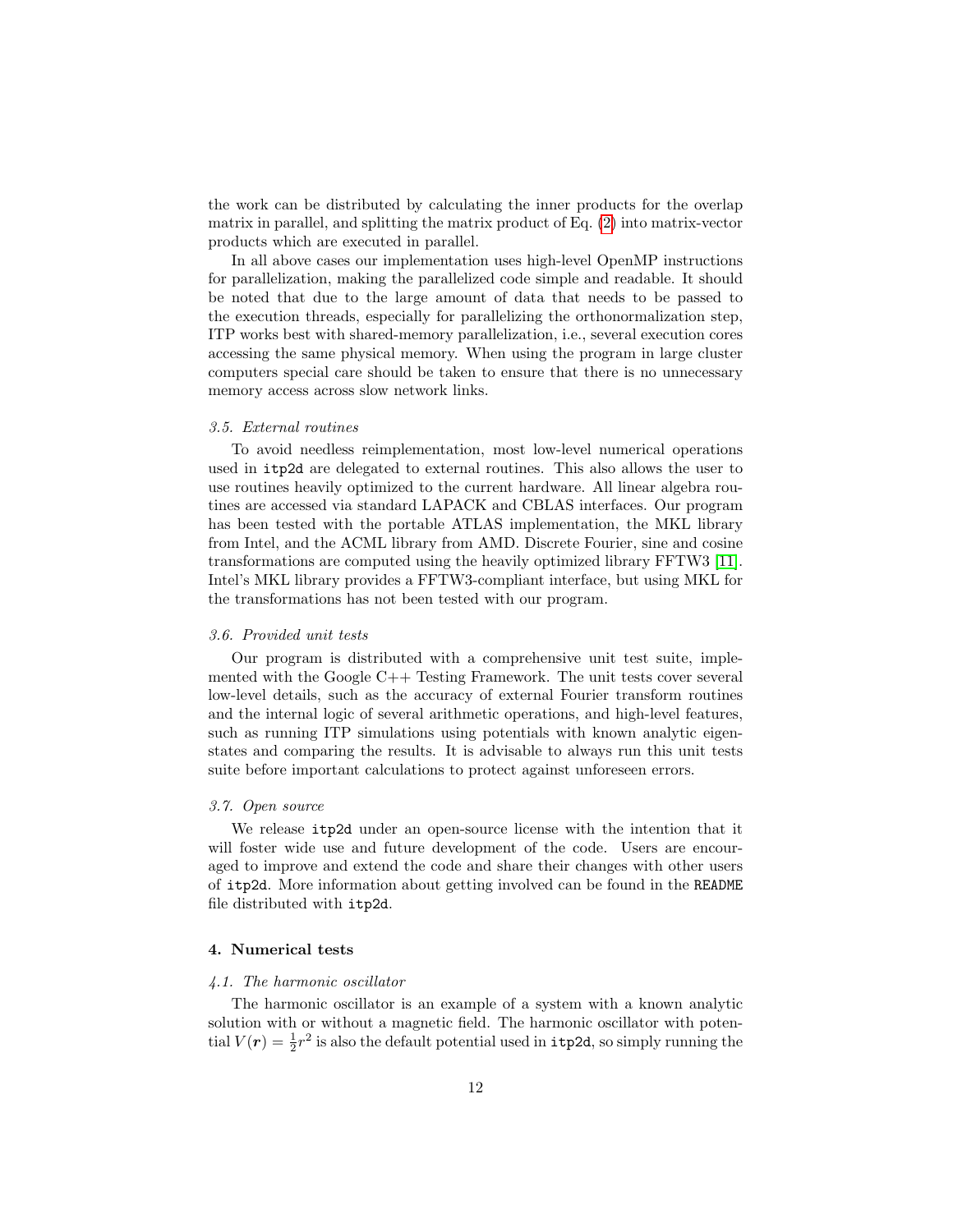<span id="page-12-0"></span>Table 1: Calculated energy levels of a harmonic oscillator potential  $V(r) = \frac{1}{2}r^2$  with magnetic field strength  $B = 1$ . The table also shows the standard deviation of energy  $\sigma_H$ , the exact value of energy, and the actual error of the result. All results are from a single simulation with 5000 states. The final convergence criteria was that the first 4000 states have  $\sigma_H/E < 10^{-3}$ . As is evident from the results, the lower energy states converge to a lot higher accuracy.

| #        | E                 | $\sigma_H$          | $E_{\text{exact}}$ | $ E - E_{\text{exact}} $ |
|----------|-------------------|---------------------|--------------------|--------------------------|
| $\Omega$ | 1.118033988749895 | $6 \times 10^{-8}$  | 1.118033988749895  | $< 10^{-15}$             |
| 10       | 4.5901699437497   | $2 \times 10^{-11}$ | 4.590169943749475  | $3 \times 10^{-13}$      |
| 100      | 14.152475842500   | $4 \times 10^{-11}$ | 14.152475842498529 | $3 \times 10^{-12}$      |
| 400      | 28.311529493753   | $5 \times 10^{-11}$ | 28.31152949374527  | $9 \times 10^{-12}$      |
| 1000     | 44.74922359501    | $8 \times 10^{-12}$ | 44.74922359499622  | $3 \times 10^{-11}$      |
| 2000     | 63.25580140378    | $6 \times 10^{-11}$ | 63.25580140374443  | $4 \times 10^{-11}$      |
| 4000     | 89.4495           | $6 \times 10^{-2}$  | 89.44929690873981  | $3 \times 10^{-4}$       |

program with no additional command line parameters will produce the first few eigenstates of the harmonic oscillator. The energy levels of the above potential will follow the Fock-Darwin spectrum

$$
E_{nl}(B) = (2n + |l| + 1)\sqrt{1 + \frac{1}{4}B^2} - \frac{1}{2}lB,\tag{7}
$$

with  $n = 0, 1, 2, \ldots, l = 0, \pm 1, \pm 2, \ldots$ 

Table [1](#page-12-0) collects some eigenenergies computed for the harmonic oscillator by itp2d from a simulation with 4000 states required to converge (5000 states in total) and magnetic field strength  $B = 1$ . The final convergence criteria used was a relative standard deviation of energy  $\sigma_H/E$  of less than 10<sup>-3</sup>. As is seen in the table, the accuracy of computed energies is very good up to highly excited states, and in most cases  $\sigma_H$  gives a good upper bound estimate of the actual error in the result. For state 1000 the standard deviation  $\sigma_H$  is less than the actual error. In general, very small values of  $\sigma_H$  are not reliable due to discretization errors. This simulation required 5 iterations of ITP starting with time step  $\varepsilon = 0.1$ . The simulation used a 500 by 500 grid and 12th order operator splitting.

# 4.2. High energy eigenstates of a particle in a box with a magnetic field

The particle in a box, i.e., a potential that is zero inside a rectangular box and infinite elsewhere, is another example of a potential with a known energy spectrum – except for the case with nonzero magnetic field. With a magnetic field the system is no longer trivial, and no analytic solution is known. Another interesting feature of this system is that the corresponding classical system shows chaotic behavior [\[12,](#page-16-5) [13\]](#page-16-6), making the particle in a box with magnetic field an interesting testbed for quantum chaos studies.

Since the system combines Dirichlet boundary conditions and a magnetic field, it is subject to the problems discussed in Sec. [2.5,](#page-6-1) i.e., slower convergence and inaccurate calculation of  $\sigma_H$ . However, in order to illustrate that these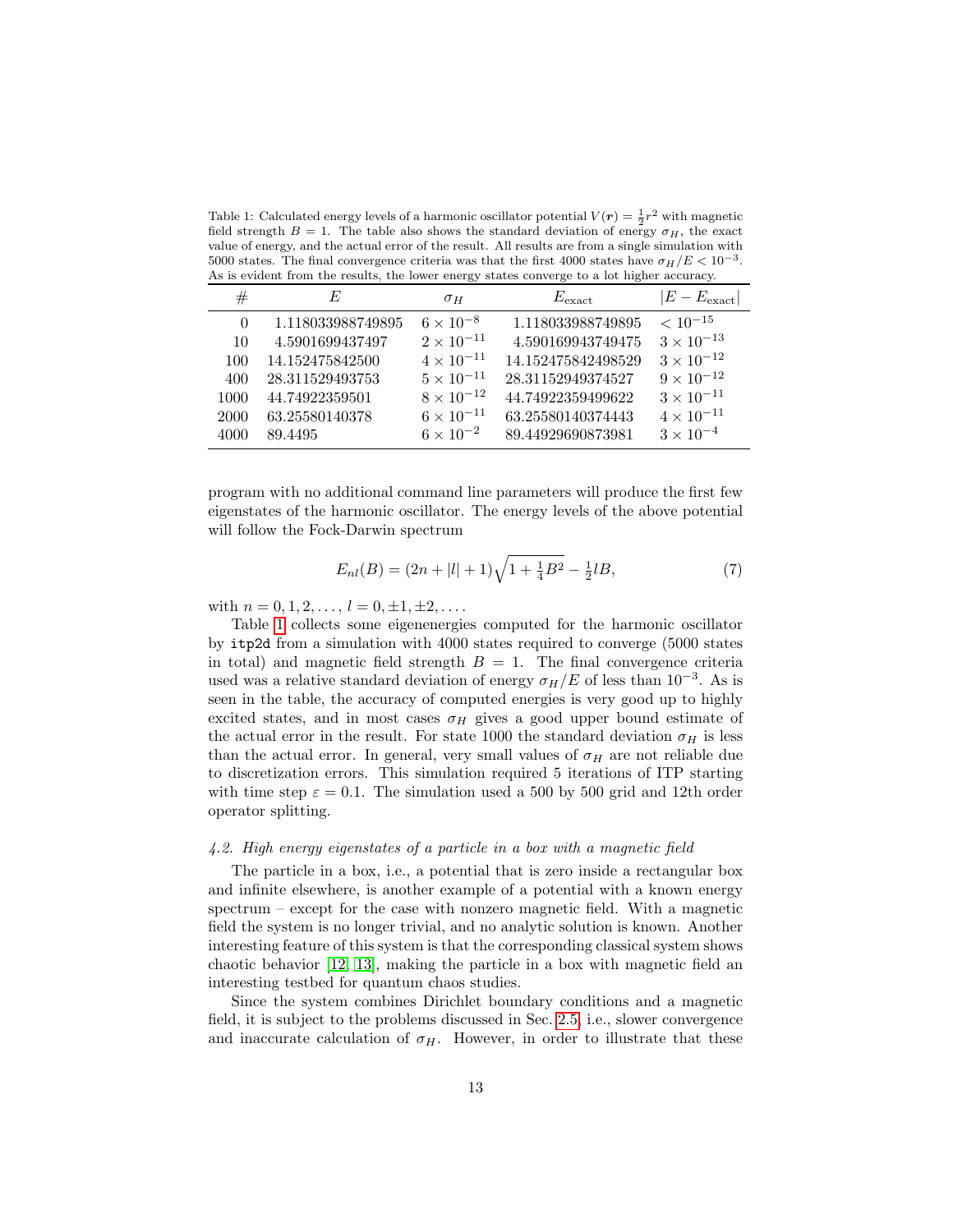problems do not prevent the study of this system with itp2d, we demonstrate that we have calculated a thousand eigenstates of this system. However, since no analytic expression of the energy is known, and since we are not aware of any other program that could compute this many eigenstates of this particular system, assessing the accuracy of the calculation is difficult. The ITP calculation still converges, and the wave functions show no sign of numerical error. Due to the complicated interplay of the magnetic field and the "hard" potential walls, the eigenstate wave functions have a very intricate form, as shown in Figure [1.](#page-13-1) The wave functions of a square billiard in magnetic field have been reported previously only for the first few eigenstates [\[14,](#page-16-7) [15\]](#page-16-8).



<span id="page-13-1"></span>Figure 1: Density plots of a few collected eigenstates of the particle in a box with a magnetic field. The eigenstates were calculated by itp2d for a  $\pi$  by  $\pi$  box with magnetic field strength  $B = 1$ .

In our future studies we will focus on the chaotic properties of the present and other billiard systems in magnetic fields by examining the spectral properties in detail. The itp2d code is a versatile tool for that purpose.

## <span id="page-13-0"></span>4.3. Benchmark results

To assess the numerical efficiency of our program, we have benchmarked itp2d against publicly available general-purpose eigensolvers. The solvers used in our test were PRIMME [\[16\]](#page-16-9) (version 1.1) and SLEPc [\[17\]](#page-16-10) (version 3.3-p2), the latter also functioning as an interface for ARPACK (arpack-ng version 3.1.2). Our benchmark consisted of solving an increasing number of eigenstates of a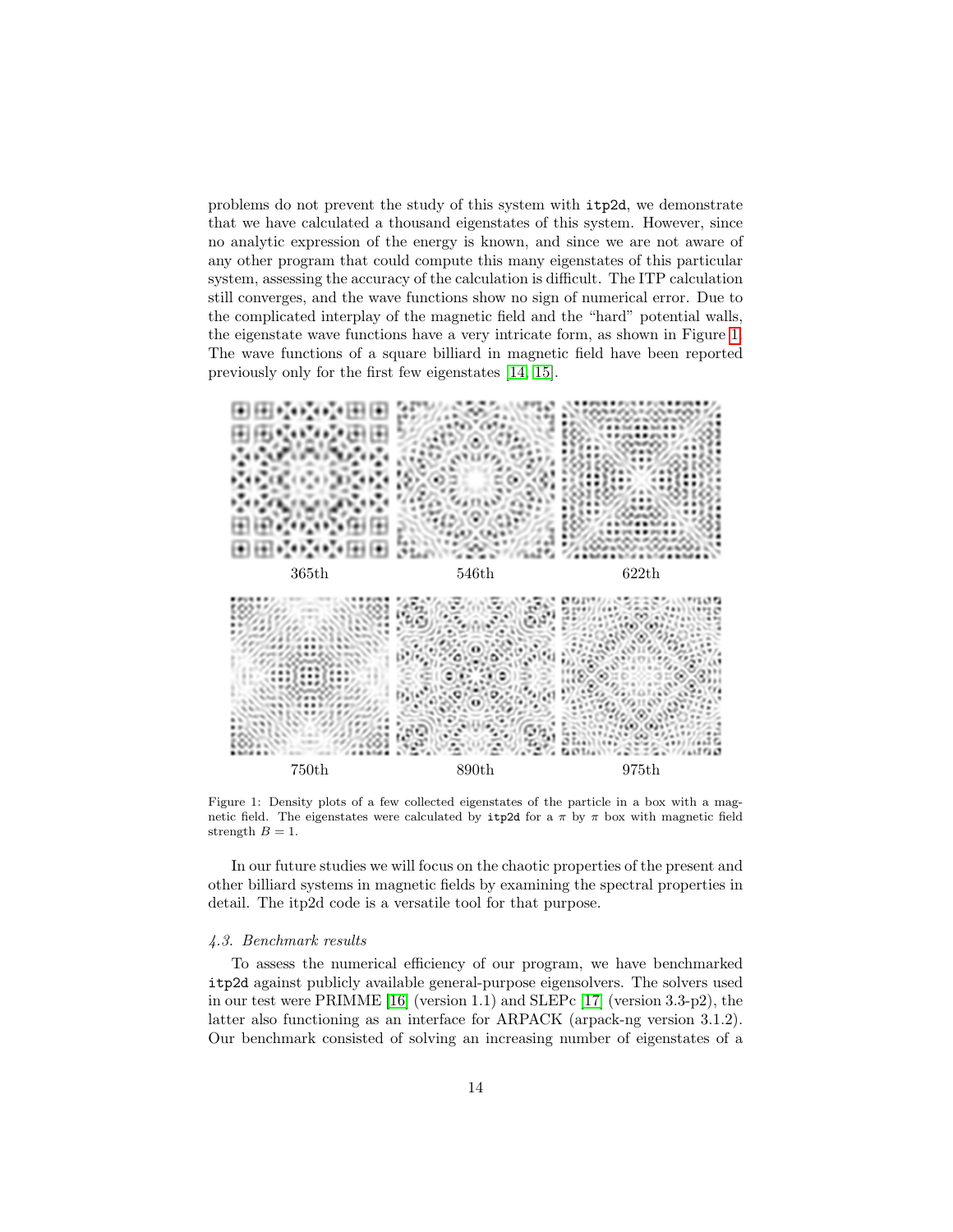quartic oscillator potential in zero magnetic field, and measuring the elapsed wall time. The computations were run without parallelization. The results of this test are shown in Figure [2.](#page-14-0)



<span id="page-14-0"></span>Figure 2: Elapsed wall time in an eigenstate computation as a function of the number of eigenstates. The results are shown for four different solvers: SLEPc using its default solver algorithm (Krylov-Schur), SLEPc interface for ARPACK, PRIMME, which implements several solver algorithms and chooses the optimal one dynamically, and itp2d. All computations were repeated three times, and the average wall time was used for making the figure. The error bars on the data points show the minimum and maximum wall time value, respectively. The same Hamiltonian operator implementation, the same grid size and the same convergence criterion were used for all computations. The computations were done on a single, dedicated workstation.

As with any benchmark, the results need to be interpreted with care. It is very difficult to compare the performance of different programs and different algorithms completely fairly. Besides itp2d, the tested eigensolvers only use the Hamiltonian of the system to compute the eigenstates. In this test all eigensolvers use the Hamiltonian implemented in itp2d, which provides itp2d with an advantage. The other solvers compute matrix-vector products of the Hamiltonian and a state vector out-of-place (i.e., without overwriting the original state), whereas the Hamiltonian implementation of itp2d is in-place. This incurs an overhead, since each matrix-vector product requires the vector to be copied. This overhead was measured to be small (a few percent of total runtime), and it was subsequently subtracted from the results show in Figure [2.](#page-14-0) Some advantage still remains from the fact that in-place Fourier transforms computed with FFTW3 are somewhat slower than their out-of-place variants [\[11\]](#page-16-4). Another issue which complicates the interpretation of this simple benchmark is that all the tested programs and algorithms have several parameters, and truly optimal performance would require fine-tuning these parameters for each system and problem size. For example, different preconditioning strategies were not tested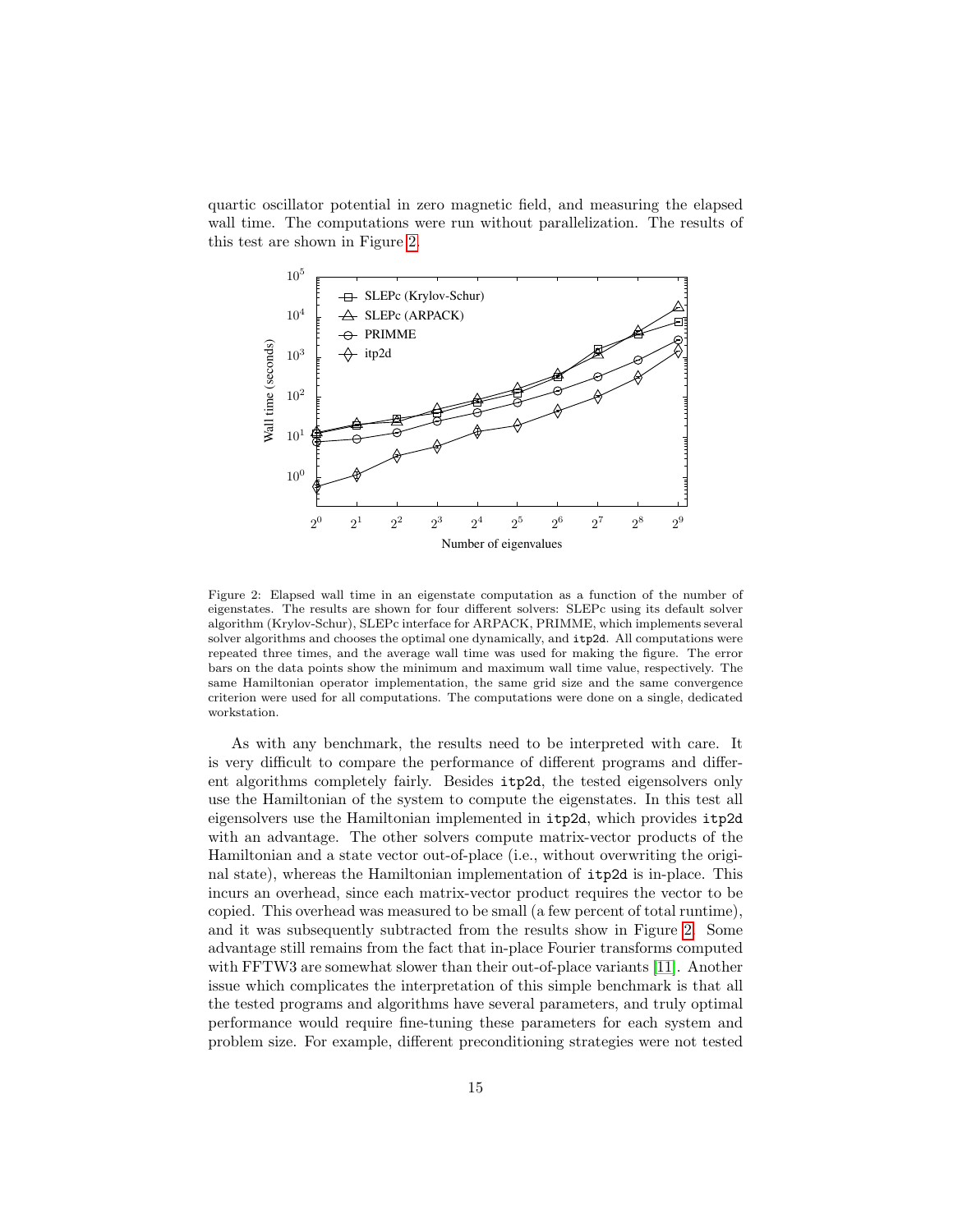for any of the contestants.

As a conclusion, even though our simple benchmark does not capture the whole truth regarding the performance of  $itp2d$  compared to other programs, we are confident that itp2d performs on a level which is comparable to other eigensolver implementations.

# 5. Summary

The program we have presented, itp2d, is a modern implementation of the imaginary time propagation algorithm for solving the single-particle, timeindependent Schrödinger equation in two dimensions. Its strengths include a clear, object oriented design, and the ability to include a strong, homogeneous magnetic field. It released with the aim of providing researchers with a flexible and extensible code package for solving the eigenstates and energy spectra of two-dimensional quantum systems.

As immediate applications, we find appealing possibilities in the field of quantum chaos in terms of spectral statistics. Furthermore, it is straightforward to combine itp2d with real-space electronic-structure methods based on densityfunctional theory, e.g., into the Octopus code package [\[18\]](#page-16-11).

## 6. Acknowledgements

This work was supported by the Finnish Cultural Foundation, University of Jyväskylä and the Academy of Finland. We are grateful to  $CSC -$  the Finnish IT Center for Science – for providing computational resources. We wish to thank P. Heliste for assistance in testing itp2d, and Prof. A. Stathopoulos for useful discussions.

# References

# References

- <span id="page-15-0"></span>[1] S. A. Chin, Celest. Mech. Dyn. Astron. 106 (2010) 391.
- <span id="page-15-1"></span>[2] M. Aichinger, S. Chin, E. Krotscheck, Comput. Phys. Commun. 171 (2005) 197.
- <span id="page-15-2"></span>[3] S. Janecek, E. Krotscheck, Phys. Rev. B 77 (2008) 245115.
- <span id="page-15-3"></span>[4] S. A. Chin, S. Janecek, E. Krotscheck, Comput. Phys Commun. 180 (2009) 1700.
- <span id="page-15-4"></span>[5] S. Janecek, E. Krotscheck, Comput. Phys. Commun. 178 (2008) 835.
- <span id="page-15-5"></span>[6] H.-J. Stöckmann, Quantum chaos: an introduction, Cambridge University Press, New York, 2006.